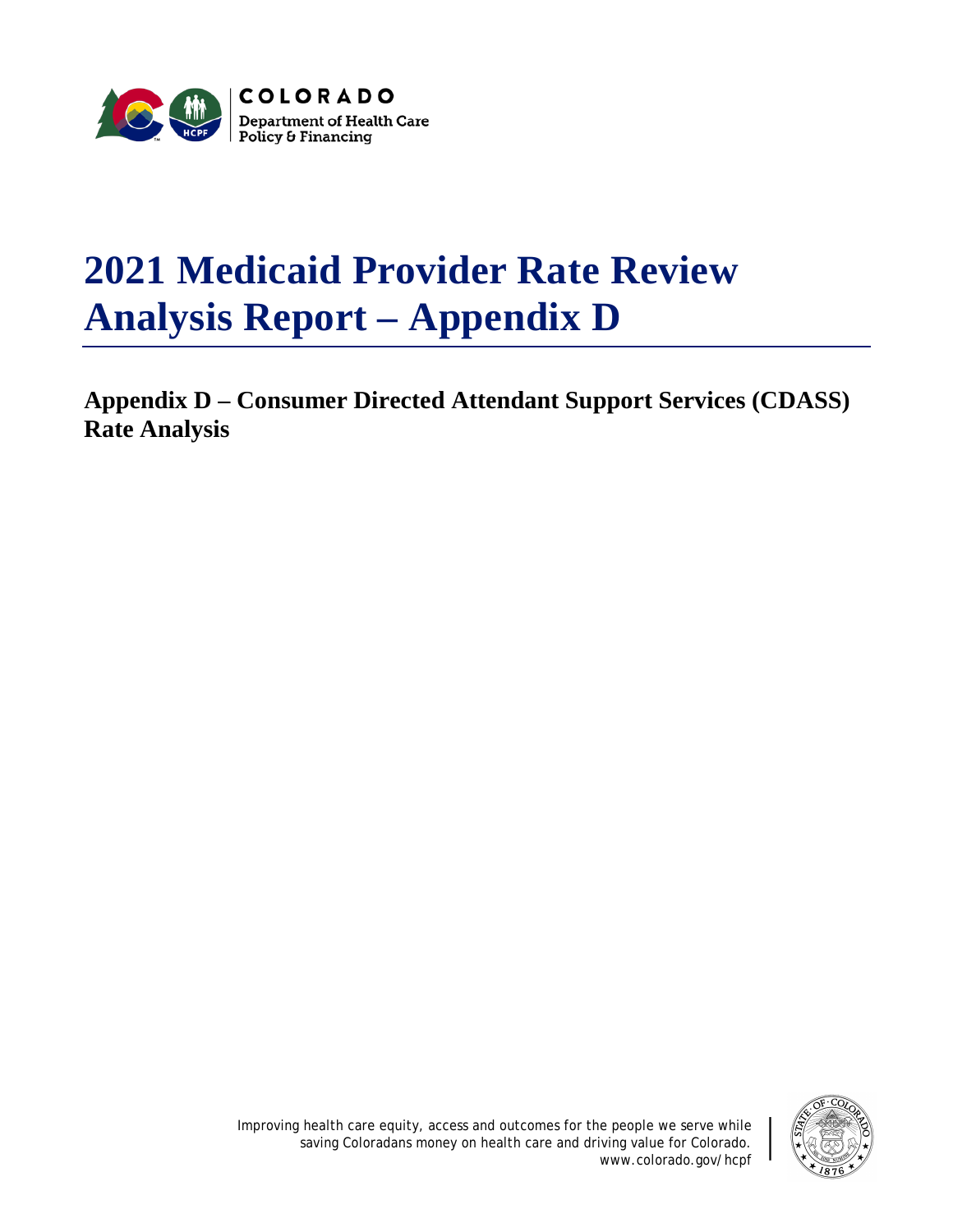## **The Rate Review Process & CDASS**

The Department has conducted a modified rate review analysis for Consumer Directed Attendant Support Services (CDASS) because it is a service delivery model. This appendix further explains and contains the modified analysis.

## **CDASS Delivery Model**

CDASS is a delivery model that allows member flexibility in using certain HCBS waiver services: personal care, homemaker, and health maintenance services. Through CDASS members have the employer authority to:

- Hire attendants;
- Determine attendant wages;
- Determine attendant schedules: and
- Coordinate the amount of personal care, homemaker, and health maintenance services to best meet their individual needs.

In some situations, members on qualifying HCBS waivers may instead access personal care, homemaker, and health maintenance services through an agency. The payment methodology and available data for these services differs based on whether services are accessed through an agency or through CDASS.

## **CDASS Example**

To provide an example, consider a member whose service plan indicates that the member needs 10 units of homemaker services and 20 units of personal care services. Through an agency, the member would receive care based on their submitted prior authorization request (PAR), provided by an attendant arranged by the agency. The agency would then submit a claim for reimbursement for services provided. If the member's needs were to change and, for example, the member now needed 5 units of homemaker and 25 units of personal care services, the member would work with their case manager to submit an updated PAR. The member would not be able to use additional units or modify services received until the PAR has been revised.

However, if this same member was authorized for the same 10 units of homemaker services and 20 units of personal care service through CDASS, a set dollar amount would be allocated to the member. The member then arranges for attendant services and has the ability to modify the amount of homemaker and personal care services they receive. The table below shows how reimbursement is then allocated to the member and how it can be changed to meet the member's individual needs.

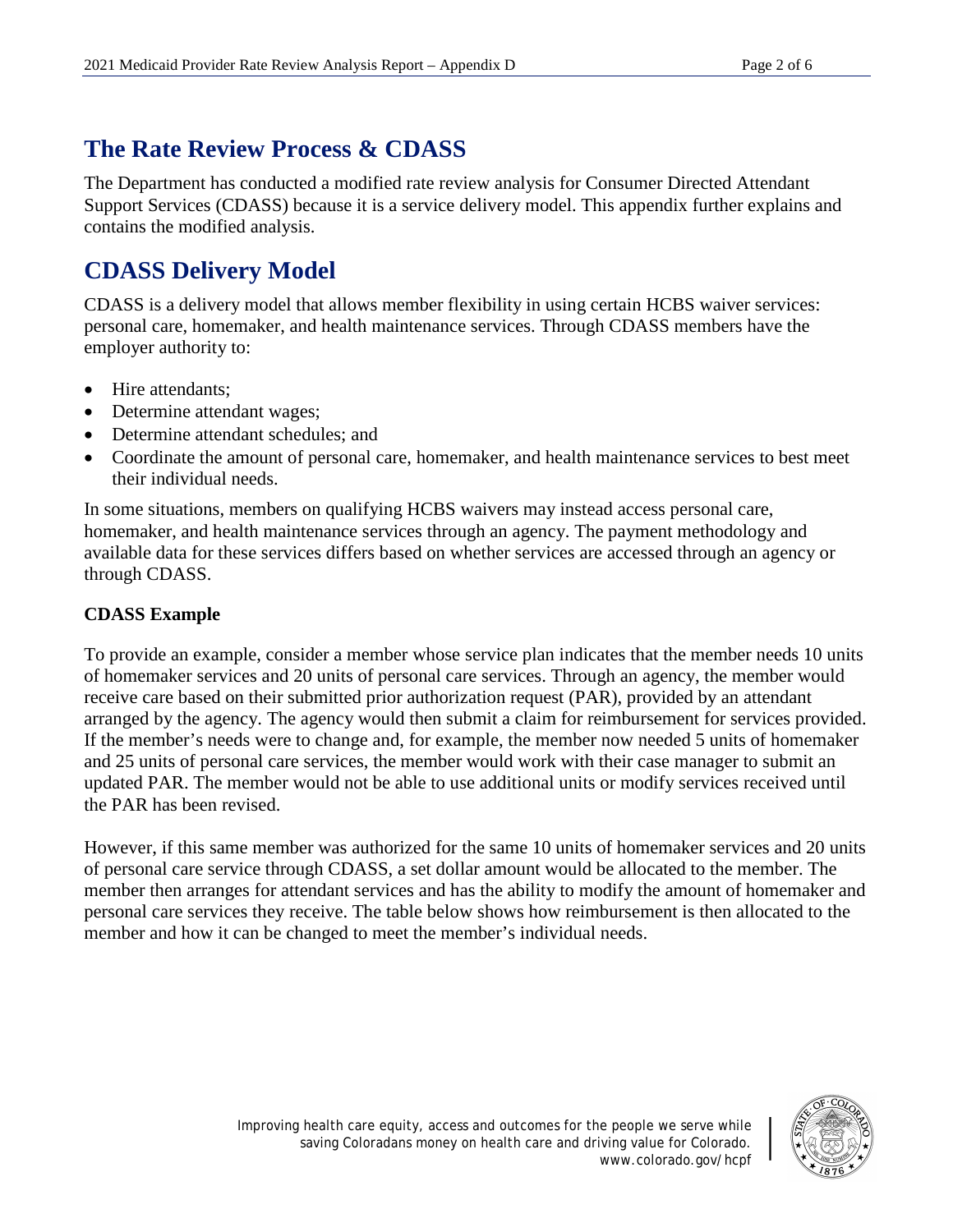| Service       | Authorized<br>Units | Utilized Units | Unit Rate      | Payment to Attendant <sup>1</sup>                |
|---------------|---------------------|----------------|----------------|--------------------------------------------------|
| Homemaker     | 10                  |                | $$4.65/15$ min | $5 \times \$4.65 = \$23.25$                      |
| Personal Care | 20                  | 25             | $$4.65/15$ min | $25 \times $4.65 = $116.25$                      |
| <b>Total</b>  | 30                  | 30             |                | \$139.50 (Total Allocation to<br><b>Member</b> ) |

If the member's needs were to change and, for example, the member now needs 25 units of personal care services, the member would have the flexibility to schedule attendants for additional hours of personal care and reduce their use of homemaker services to 5 units. CDASS members can substitute services to respond to changing needs in so far as their allocation amount is not exceeded. Since members have this flexibility and are not required to follow the service type authorized to determine their allocation for services, the Department lacks access to utilized units by services. Instead, the Department has access to the overall total payment to all attendants. Additionally, if the member chooses to pay the attendant a higher wage than the unit rate used in the allocation formula, the member would receive fewer hours of service, and the Department would not have access to this information.

Without utilization and service-specific provider payment information, the Department cannot conduct the normal rate comparison and access analysis. Instead, the Department researched other state Medicaid rates for services similar to services available through the CDASS delivery model. Research results are summarized in the table on the following pages. The table includes service titles, HCBS waiver names, the state, the rate, and the unit. Please note, CDASS service names in other states' HCBS waivers vary from states to state. Additionally, specific services offered through consumer-direction delivery models may vary from state to state, with some states offering more or fewer services. All figures in the table are pulled from 1915(c) Waiver Applications – Appendix J.

 $\overline{a}$ 



<span id="page-2-0"></span><sup>&</sup>lt;sup>1</sup> The member determines the attendant wages adhering to at least minimum wage and can't exceed max wages determined by the Department. The FMS submits claims in \$0.01 (penny unit) for reimbursement for amount paid to attendant. They can also utilize HMA hours instead of homemaker or personal care and have flexibility within authorized services.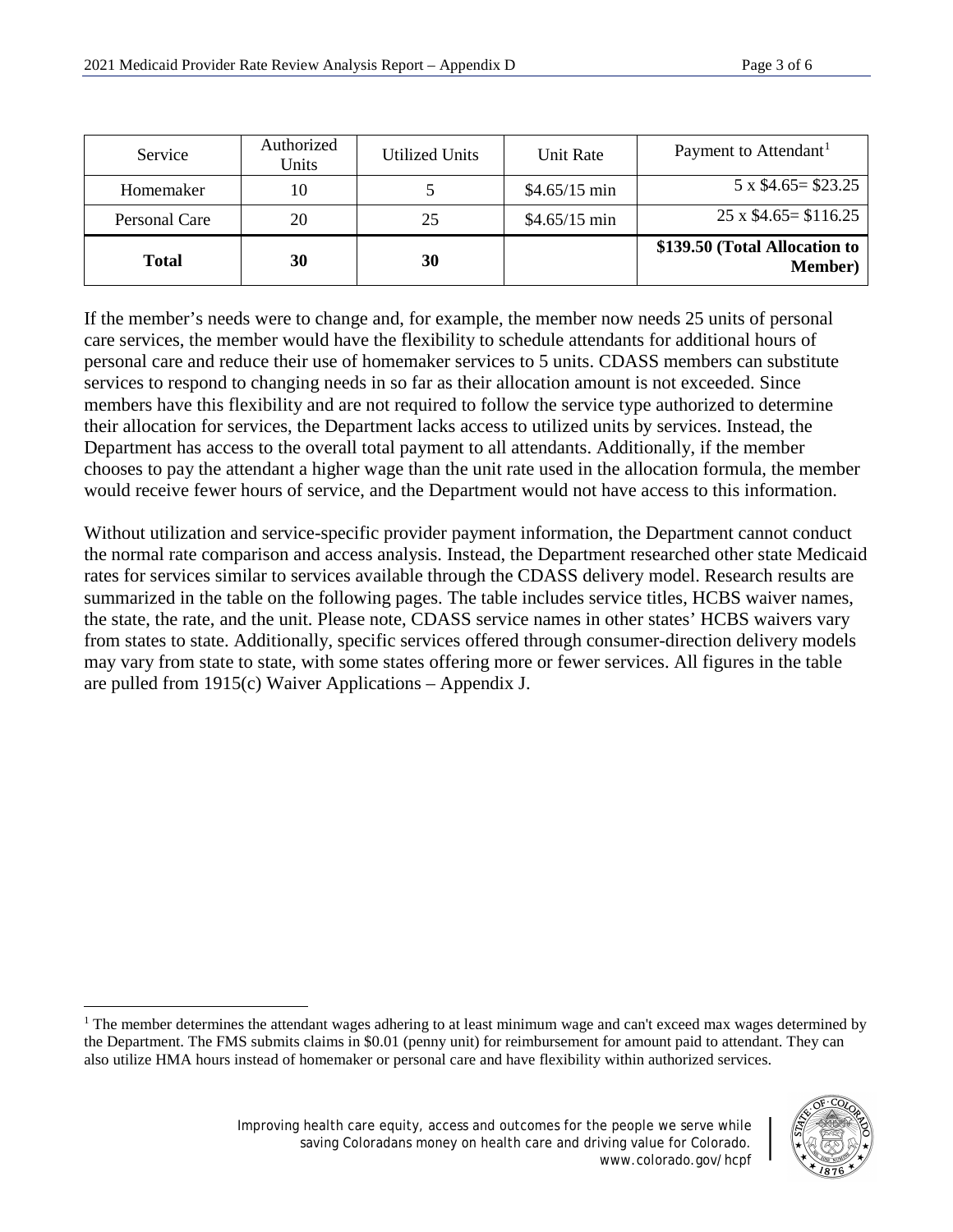| <b>Service Title</b>                                      | Waiver                           | <b>State</b> | Rate                         | Unit               |
|-----------------------------------------------------------|----------------------------------|--------------|------------------------------|--------------------|
| <b>CDASS Homemaker</b>                                    |                                  |              |                              |                    |
|                                                           | EBD, CMHS, BI, SCI               | CO           | \$4.01; \$4.49 15 minutes    |                    |
|                                                           |                                  |              | \$4.48 (Basic)               |                    |
|                                                           | <b>SLS</b>                       | CO           | \$7.28 (Enhanced) 15 minutes |                    |
|                                                           |                                  |              |                              |                    |
|                                                           | EBD, CMHS, BI, SCI               | CO           | $$4.01; $4.49 15$ minutes    |                    |
| <b>CDASS Personal Care</b>                                |                                  |              |                              |                    |
|                                                           | <b>SLS</b>                       | CO           |                              | $$5.91 15$ minutes |
|                                                           |                                  |              |                              |                    |
| <b>CDASS Health</b>                                       | EBD, CMHS, BI, SCI               | CO           | \$6.64; $$7.43$ 15 minutes   |                    |
| <b>Maintenance</b>                                        |                                  |              |                              |                    |
|                                                           | <b>SLS</b>                       | CO           |                              | $$7.51 15$ minutes |
|                                                           | <b>HCBS</b> for Persons with     |              |                              |                    |
| <b>Self-Directed Personal</b>                             | <b>Intellectual Disabilities</b> |              |                              |                    |
| Care                                                      | (ID)                             | AL           |                              | \$3.48 15 Minutes  |
| <b>Self-Directed Personal</b>                             | <b>HCBS</b> Living at Home       |              |                              |                    |
| Care                                                      | Waiver for Persons with ID       | AL           |                              | $$3.48$ 15 Minutes |
| <b>Personal Support Direct</b>   Individual and Family    |                                  |              |                              |                    |
| <b>Hire</b>                                               | Support                          | <b>CT</b>    |                              | $$8.83 15$ Minutes |
| <b>Participant Directed</b>                               |                                  |              |                              |                    |
| <b>Community Support</b>                                  | Elderly and Persons with         |              |                              |                    |
| <b>Service</b>                                            | <b>Disabilities</b>              | DC           |                              | $$4.90 15$ Minutes |
| <b>Consumer Directed</b>                                  |                                  |              |                              |                    |
| <b>Personal Support</b>                                   |                                  |              |                              |                    |
| <b>Services</b>                                           | <b>Elderly and Disabled</b>      | <b>GA</b>    |                              | \$1.00 1 Unit      |
|                                                           |                                  |              |                              |                    |
| <b>Individual Provider</b><br><b>Personal Assistant -</b> |                                  |              |                              |                    |
| <b>Non-Agency</b>                                         | Persons with Disabilities        | IL           |                              | \$13.74 1-Hour     |
|                                                           |                                  |              |                              |                    |
| <b>Consumer Directed</b>                                  |                                  |              |                              |                    |
| <b>Attendant Care</b>                                     | <b>HCBS</b> Waiver for Persons   |              |                              |                    |
| <b>Unskilled, Individual</b>                              | with Physical Disabilities       | IA           |                              | $$5.31$   1-Hour   |
| <b>Consumer Directed</b>                                  |                                  |              |                              |                    |
| <b>Attendant Care</b>                                     | <b>HCBS</b> Health and           |              |                              |                    |
| <b>Unskilled, Individual</b>                              | Disability                       | IA           |                              | $$3.70 15$ Minutes |
| <b>Consumer Directed</b>                                  |                                  |              |                              |                    |
| <b>Attendant Care</b>                                     |                                  |              |                              |                    |
| <b>Unskilled, Individual</b>                              | <b>HCBS</b> Elderly              | IA           |                              | $$3.28$ 15 Minutes |
| <b>Self-Directed Personal</b>                             | <b>HCBS</b> Intellectual         |              |                              |                    |
| Care                                                      | Disabilities                     | IA           |                              | $$736.14 1$ Month  |

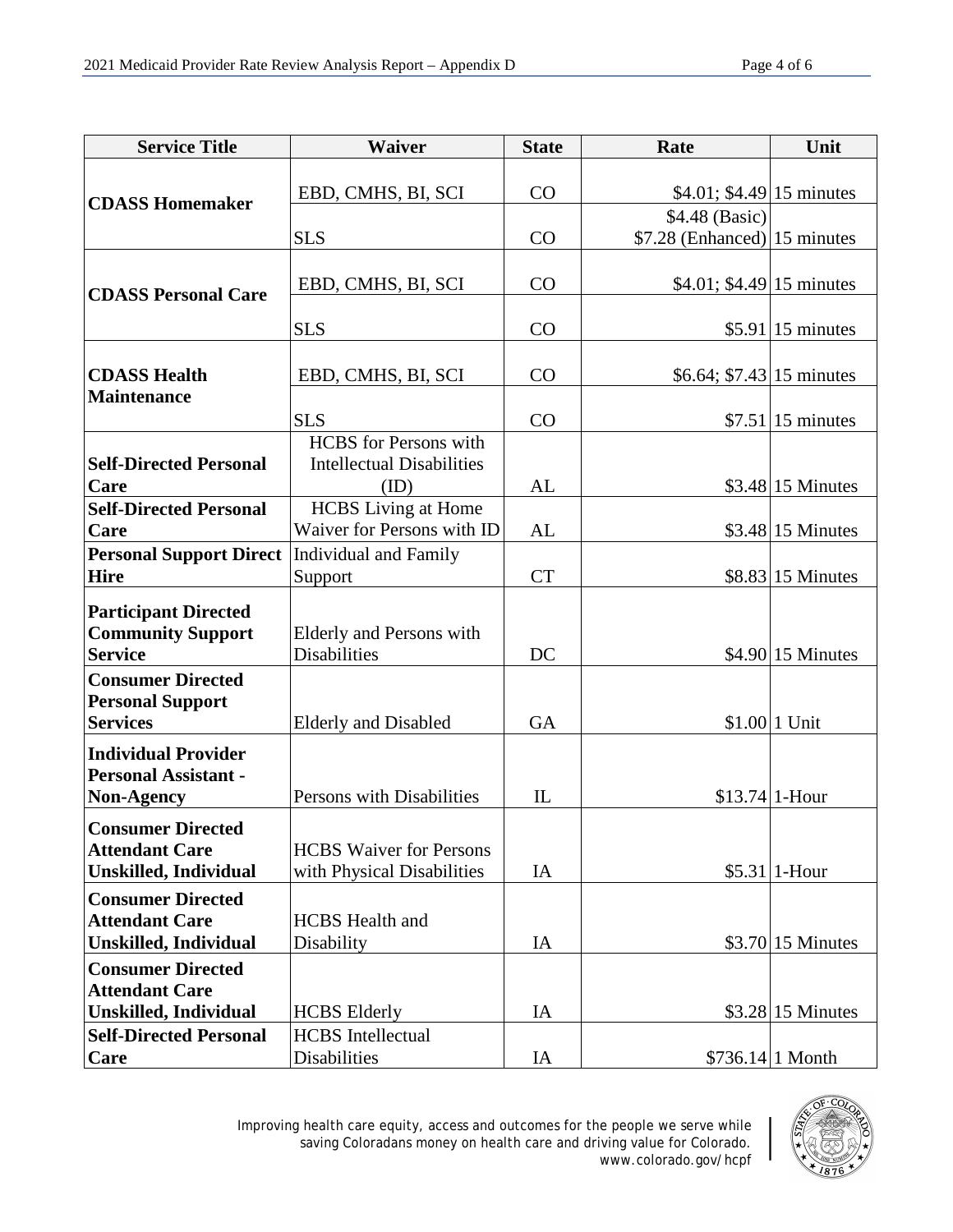| <b>Consumer Directed</b>        |                                   |           |                      |
|---------------------------------|-----------------------------------|-----------|----------------------|
| <b>Attendant Care</b>           |                                   |           |                      |
| <b>Unskilled, Individual</b>    | <b>HCBS AIDS/HIV</b>              | IA        | $$3.45$ 15 Minutes   |
| <b>Personal Care Services,</b>  | <b>Technology Assisted</b>        |           |                      |
| <b>Self-Directed</b>            | Waiver                            | <b>KS</b> | \$3.32 15 Minutes    |
| <b>Personal Services, Self-</b> |                                   |           |                      |
| <b>Directed</b>                 | <b>HCBS</b> Brain Injury          | <b>KS</b> | $$3.06 15$ Minutes   |
| <b>Personal Services, Self-</b> |                                   |           |                      |
| <b>Directed</b>                 | <b>Physical Disability Waiver</b> | <b>KS</b> | $$2.94 15$ Minutes   |
|                                 |                                   |           |                      |
| <b>Personal Care Services,</b>  |                                   |           |                      |
| <b>Self-Directed</b>            | <b>HCBS</b> for the Frail Elderly | <b>KS</b> | $$2.86 15$ Minutes   |
| <b>Consumer Directed</b>        |                                   |           |                      |
| <b>Personal Assistance</b>      | <b>Community Choices</b>          |           |                      |
| <b>Service</b>                  | Waiver                            | LA        | \$2.83 15 Minutes    |
|                                 | <b>Consumer Directed</b>          |           |                      |
| <b>Personal Attendant</b>       | <b>Personal Assistance</b>        |           |                      |
| <b>Service</b>                  | Services                          | <b>ME</b> | $$2.72$  15 Minutes  |
| <b>Consumer Directed</b>        |                                   |           |                      |
| <b>Community Supports:</b>      |                                   |           |                      |
| <b>Personal Assistance</b>      |                                   |           |                      |
| (also can be used for           |                                   |           |                      |
| <b>Homemakers Services)</b>     | <b>Elderly Waiver</b>             | <b>MN</b> | \$57.42 Decremental  |
|                                 |                                   |           |                      |
| <b>Consumer Directed</b>        |                                   |           |                      |
| <b>Community Supports:</b>      |                                   |           |                      |
| <b>Personal Assistance</b>      | Brain Injury Waiver               | <b>MN</b> | \$135.00 Decremental |
| <b>Consumer Directed</b>        |                                   |           |                      |
| <b>Community Supports:</b>      | <b>Community Alternative</b>      |           |                      |
| <b>Personal Assistance</b>      | Care                              | <b>MN</b> | \$157.77 Decremental |
| <b>Consumer Directed</b>        |                                   |           |                      |
| <b>Community Supports:</b>      | <b>Community Access for</b>       |           |                      |
| <b>Personal Assistance</b>      | Disability Inclusion              | <b>MN</b> | \$92.59 Decremental  |
| <b>Consumer Directed</b>        |                                   |           |                      |
| <b>Community Supports:</b>      |                                   |           |                      |
| <b>Personal Assistance</b>      | DD Waiver                         | <b>MN</b> | \$75.19 Decremental  |
| <b>Non-Agency Attendant</b>     | <b>HCBW</b> for Persons with      |           |                      |
| Care                            | <b>Physical Disabilities</b>      | NV        | $$4.63$ 15 Minutes   |
|                                 |                                   |           |                      |
| <b>Personal Assistant,</b>      |                                   |           |                      |
| <b>Individual Consumer</b>      |                                   |           |                      |
| <b>Directed</b>                 | <b>Autism Waiver</b>              | MO        | $$4.09$ 15 Minutes   |